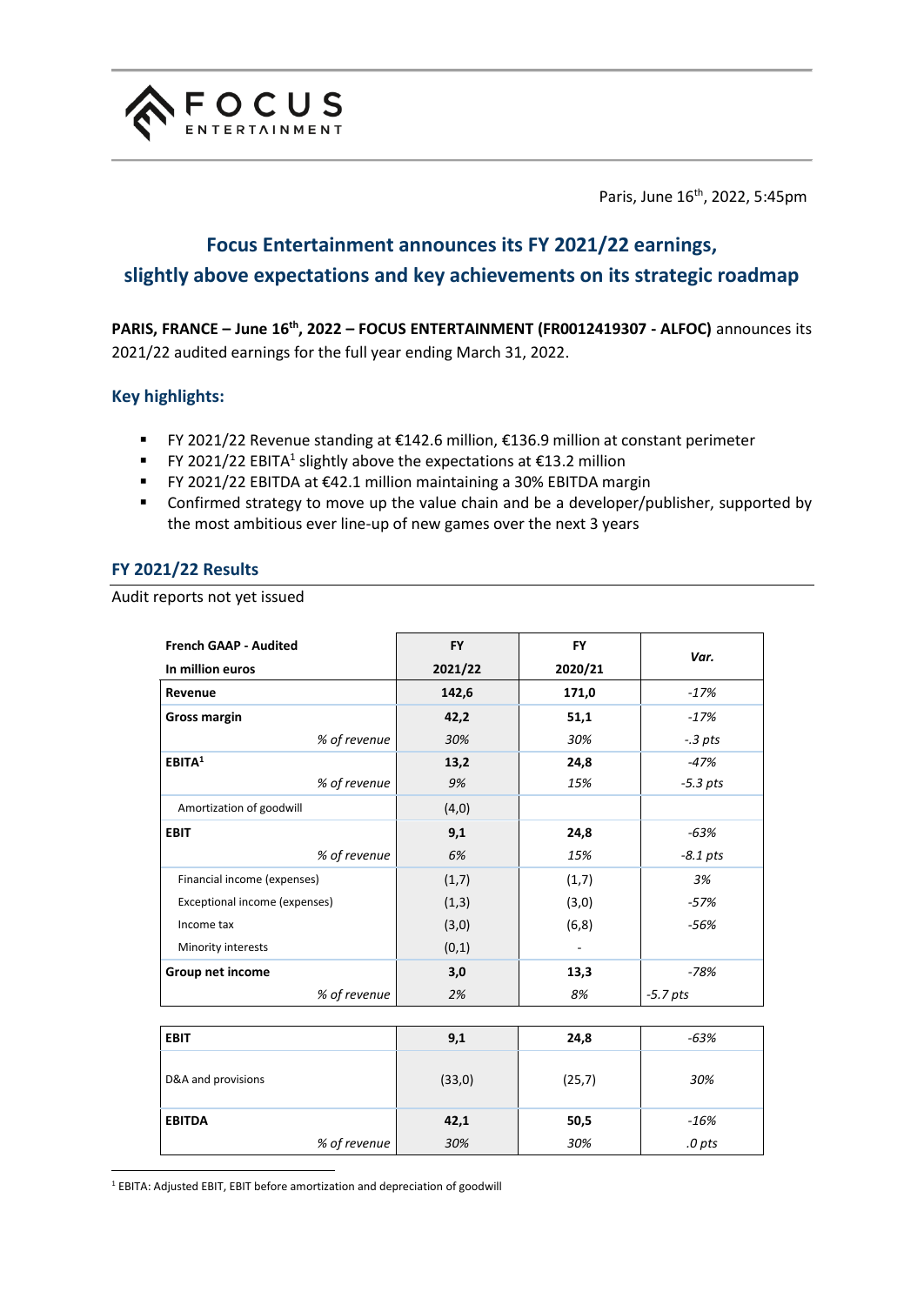

# **2021/22 Revenue at €142.6 million**

After FY 2020/21 during which the video game industry benefited from the worldwide lockdown, Focus Entertainment FY 2021/22 revenue reached €142.6 million, including a €5.6 million contribution from Dotemu. In terms of revenue breakdown 88% of the sales were made through digital partners and 95% are derived internationally.

At constant perimeter, revenues for the full-year 2021/22 amount to €136.9 million.

**SnowRunner**, **Insurgency: Sandstorm** and **A Plague Tale: Innocence** strongly contributed to the fiscal year revenues thanks to additional contents and one-off deals, demonstrating the Group's ability to generate revenues from strongly anchored franchises and titles over the long-term. The fiscal year benefited as well from the performance of **Necromunda: Hired Gun** developed by Streum On, a Focus Entertainment studio, and of **Aliens: Fireteam Elite**.

# **FY 2021/22 EBITA at €13.2 million slightly above expectations, maintained 30% EBITDA margin**

FY 2021/22 Gross Margin reached €42.2 millions of euros, a 30% gross margin comparable to FY 2020/21 despite (i) an unfavorable basis effect with record sales registered over FY 2020/21 and (ii) the accelerated amortization of two games during the exercise.

FY 2021/22 EBITA amounted to €13.2 millions of euros slightly above expectations, reflecting the decrease in revenues and gross margin evolution. Sales and marketing expenses were driven up by the higher number of launches over the year. Nonetheless, it benefited from a tight cost control on general and administration expenses that decreased by -3% representing 6% of total revenues.

Amortization of Goodwill amounted to €(4.0) million over FY 2021/22.

FY 2021/22 Financial Result mainly consisted in interest expenses linked to the debt raised in July 2021, amounting to  $E(1.7)$  million.

FY 2021/22 EBIT stood at €9.1 million.

The Group Net Income for the full year 2021/22 reached €3.0 million.

EBITDA reached €42.1 million for the full fiscal year 2021/22, representing a 30% EBITDA margin in line with the 2020/21 fiscal year.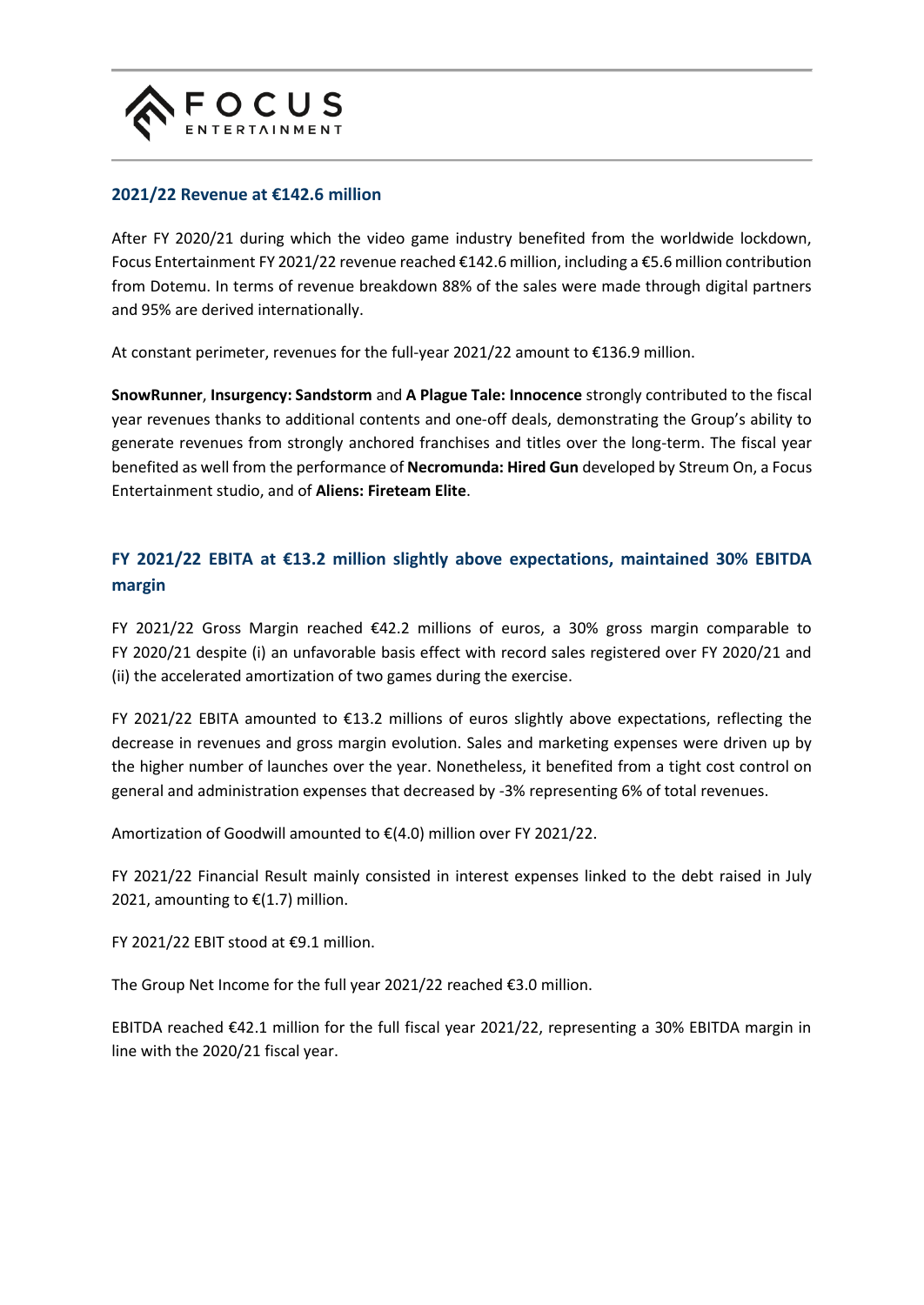

### **Cash-Flows**

The Group has invested €35 million in the development of new games over the year, compared to a €39.5 million game investment over FY 2020/21. It is worth noting that due to game delays during the year, some milestone payments have been postponed to 2022/23. After financing the game development, operating cash flows stands at €(8.6) million over FY 2021/22.

Focus Entertainment pursued over the year its external growth strategy to expand and diversify its expertise towards new high-potential segments. After acquiring Deck13 Interactive in 2020, the Group completed the acquisition of four additional studios: Streum On Studio, Dotemu, Douze Dixièmes and lastly, Leikir Studio on February 14, 2022. These acquisitions represented a disbursement of €59.1 million.

In the meantime, the Group secured significant financial resources, raising capital in May 2021 for a net amount of €68.8 million and banking debt for €130 million of which €52 million net amount has been drawn as of March 31, 2022.

As of March 31, 2022, cash and cash equivalent represented €62.6 million.

# **Outlook: Confirmed strategy to move up the value chain supported by the most ambitious ever line-up of new games**

Focus Entertainment aims at building a federation of talents and become a Worldwide Leading Integrated Video Game player. The strategy of the Group is to move up the value chain, shifting from publisher/distributor to developer/publisher, and thus to increase the share of owned IP in its portfolio, with a long-term objective to reach 50% of its revenue coming from own IP games.

**Christophe Nobileau, Chief Executive Officer, comments** "*Over the next three years, Focus Entertainment will benefit from the most ambitious line-up of games ever. We expect to launch 31 games by March 2025. Out of the lifetime revenue expected from these games, 30% is expected to come from games whose IP is owned (15%) or co-owned (15%) by Focus Entertainment.***"**

In the nearer term, after a very successful PC early-access, **Hardspace: Shipbreaker** has been launched on PC on May 24th and around 500,000 copies have been sold so far. Today, Dotemu, releases the long-awaited **Teenage Mutant Ninja Turtles: Shredder's Revenge**. Coming next, **Evil West,** a new franchise developed by Flying Wild Hog, will be launched for both consoles and PC on September 20<sup>th</sup>, 2022. Later in the year, the sequel to the multi-million seller **A Plague Tale: Innocence** will be released, **A Plague Tale: Requiem,** developed by Asobo, a worldwide renown studio.

In addition, an ambitious game developed by Deck13 Interactive, a Focus Entertainment Studio, will be released at the end of the fiscal year 2022/23. Lastly, at the Summer Game Fest held on June 9<sup>th</sup>,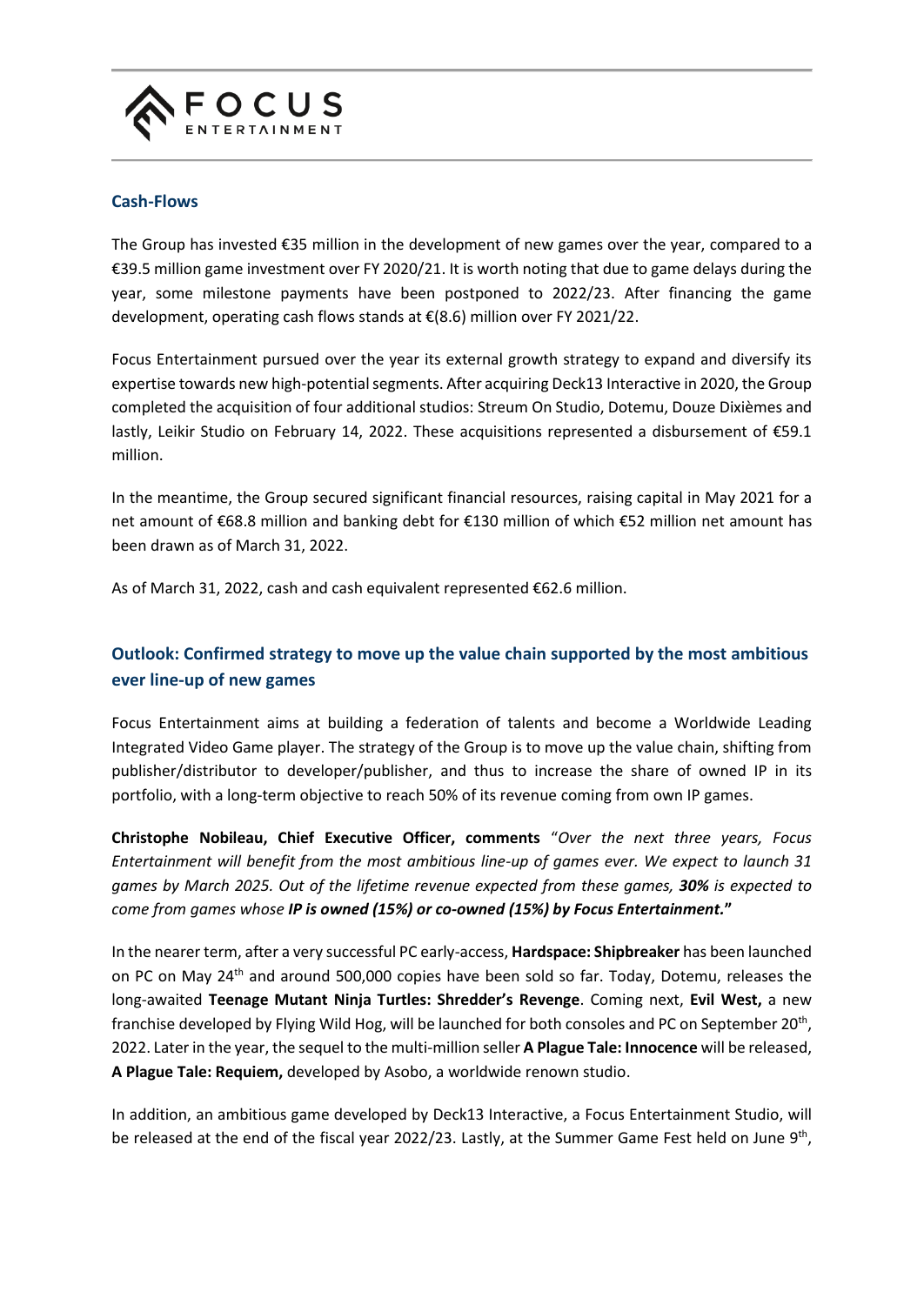

Focus Entertainment revealed **Aliens: Dark Descent** a project developed by Tindalos Interactive and based on the iconic movie license, that will be released in 2023.

**John Bert, Managing Director, comments**: *"We have very ambitious and exciting new projects to be launched over the coming months at Focus Entertainment. In the meantime, we will also rely on our solid back-catalogue and keep on delivering new content through live ops over 2022/23 on existing titles. In addition to this short-term line-up, we are proud to have secured key partnerships with renown studios whilst keeping investing in our own IP, paving the way for future growth*."

#### **Financial calendar**

Q1 2022/23 Sales will be published on July 21<sup>th</sup>, 2022.

2021/2022 Annual Financial report, including CSR report, will be released on July 29<sup>th</sup>, 2022, and posted on the company's website.

| Event                             | Date                        |
|-----------------------------------|-----------------------------|
| $2022/23 - Q1$ Sales              | Thursday July 21, 2022      |
| 2022/23 - Annual General Meeting  | Thursday September 22, 2022 |
| $2022/23 - Q2$ Sales              | Thursday October 20, 2022   |
| 2022/23 - Half-Year Results       | Thursday December 15, 2022  |
| $2022/23 - Q3$ Sales              | Thursday January 19, 2023   |
| $2022/23 - Q4$ Sales and FY Sales | Thursday April 20, 2023     |

#### **About Focus Entertainment**

FOCUS ENTERTAINMENT is one of Europe's leading video game publishers and developers. Its vocation is to support leading international studios in the development, production monitoring, marketing, sales and financing of their projects. As a publisher of strong brands such as The Surge, Vampyr, and A Plague Tale: Innocence, the Group generated revenues of €142,6 million in 2021/22. FOCUS ENTERTAINMENT generates 95% of its sales internationally. For additional information, visi[t www.focusent.com](http://www.focusent.com/)

For more information follow us on: [Twitter](https://twitter.com/Focus_entmt) - [LinkedIn](https://www.linkedin.com/company/focusentertainment/mycompany/) - [Instagram](http://www.instagram.com/focus_entmt) - [YouTube](https://www.youtube.com/channel/UCaLdl0827np4QVPESo794og) - [Facebook](https://www.facebook.com/FocusEntertainmentOfficial)

# **Contacts**

**Investor Relations** Laure d'Hauteville Tél : + 33 (0) 1 55 26 85 00 Mail : [IR@focusent.com](mailto:IR@focusent.com)

**Press Relations** Clémence Bigeon Tél : + 33 (0) 1 55 26 85 00 Mail : [Clemence.BIGEON@focusent.com](mailto:Clemence.BIGEON@focusent.com)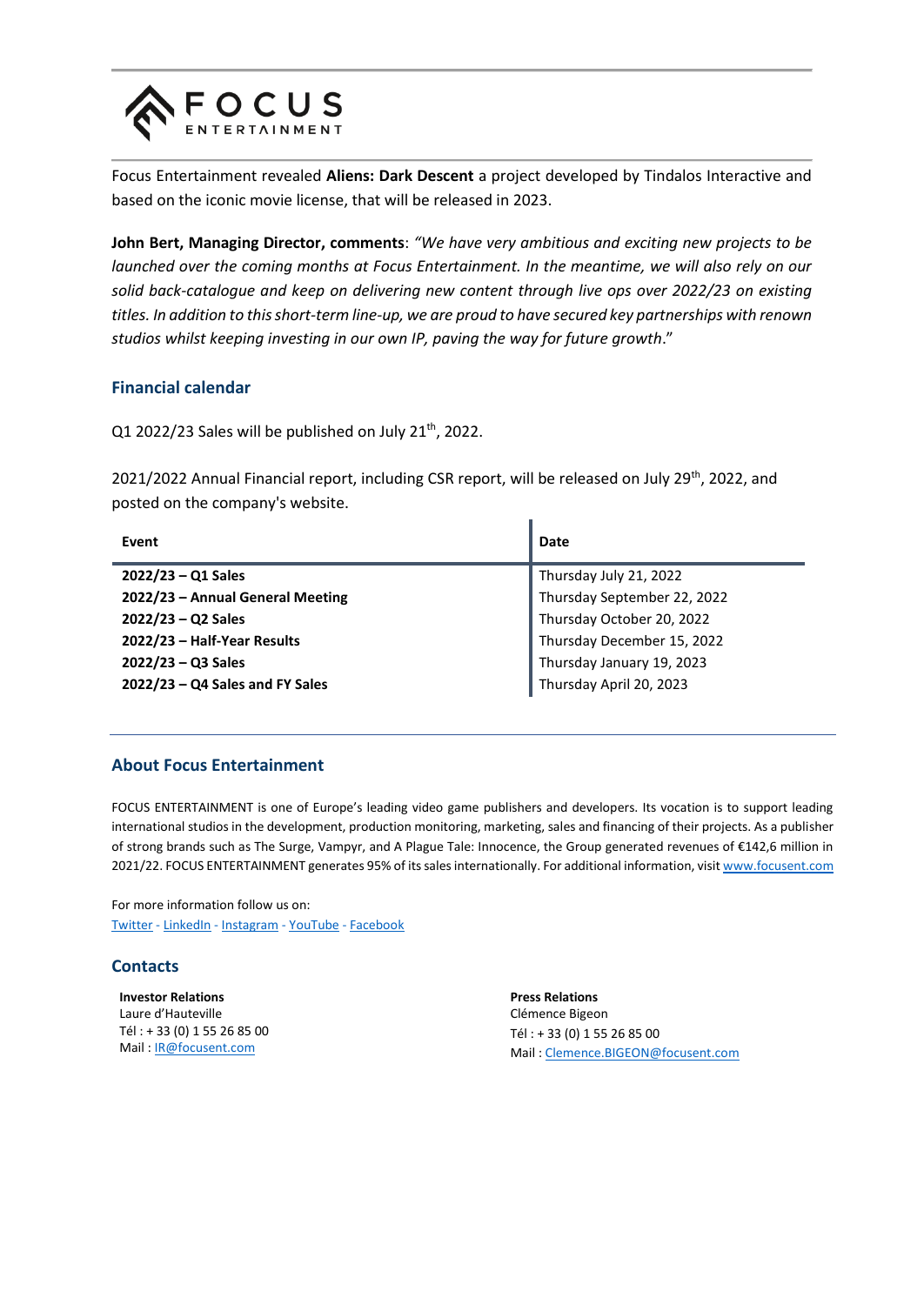

### **APPENDICES**

# **CONSOLIDATED INCOME STATEMENT – AUDITED**

Audit reports not yet issued

| (in millions of euros)              |        | FY 2021 2022<br>31/03/2022 |                    | FY 2020 2021<br>31/03/2021 |        |
|-------------------------------------|--------|----------------------------|--------------------|----------------------------|--------|
| <b>Revenue</b>                      | 142,6  | 100%                       | $\overline{171,0}$ | 100%                       | $-17%$ |
| <b>Gross margin</b>                 | 42,2   | 30%                        | 51,1               | 30%                        | $-17%$ |
| <b>Production costs</b>             | (7,7)  | -5%                        | (7, 4)             | -4%                        | 3%     |
| Sales and marketing expenses        | (13,1) | $-9%$                      | (10,3)             | $-6%$                      | 27%    |
| General and administration expenses | (8, 4) | $-6%$                      | (8, 6)             | $-5%$                      | $-3%$  |
| Other operating income (expenses)   | 0,1    | 0%                         | 0,1                | 0%                         |        |
| EBITA <sup>1</sup>                  | 13,2   | 9%                         | 24,8               | 15%                        | $-47%$ |
| Amortization of goodwill            | (4,0)  |                            |                    |                            |        |
| <b>EBIT</b>                         | 9,1    | 6%                         | 24,8               | 15%                        | $-63%$ |
| Financial income (expenses)         | (1,7)  |                            | (1,7)              |                            |        |
| Exceptional income (expenses)       | (1,3)  |                            | (3,0)              |                            |        |
| Income tax                          | (3,0)  |                            | (6, 8)             |                            |        |
| <b>Consolidated net income</b>      | 3,1    | 2%                         | 13,3               | 8%                         | $-77%$ |
| Minority interests                  | (0,1)  |                            |                    |                            |        |
| <b>Group net income</b>             | 3,0    | 2%                         | 13,3               | 8%                         | $-78%$ |
|                                     |        |                            |                    |                            |        |
| <b>EBIT</b>                         | 9,1    |                            | 24,8               |                            | $-63%$ |
| D&A and provisions                  | (33,0) |                            | (25,7)             |                            | 30%    |
| <b>EBITDA</b>                       | 42,1   | 30%                        | 50,5               | 30%                        | $-16%$ |

<sup>1</sup> EBITA: Adjusted EBIT, EBIT before amortization and depreciation of goodwill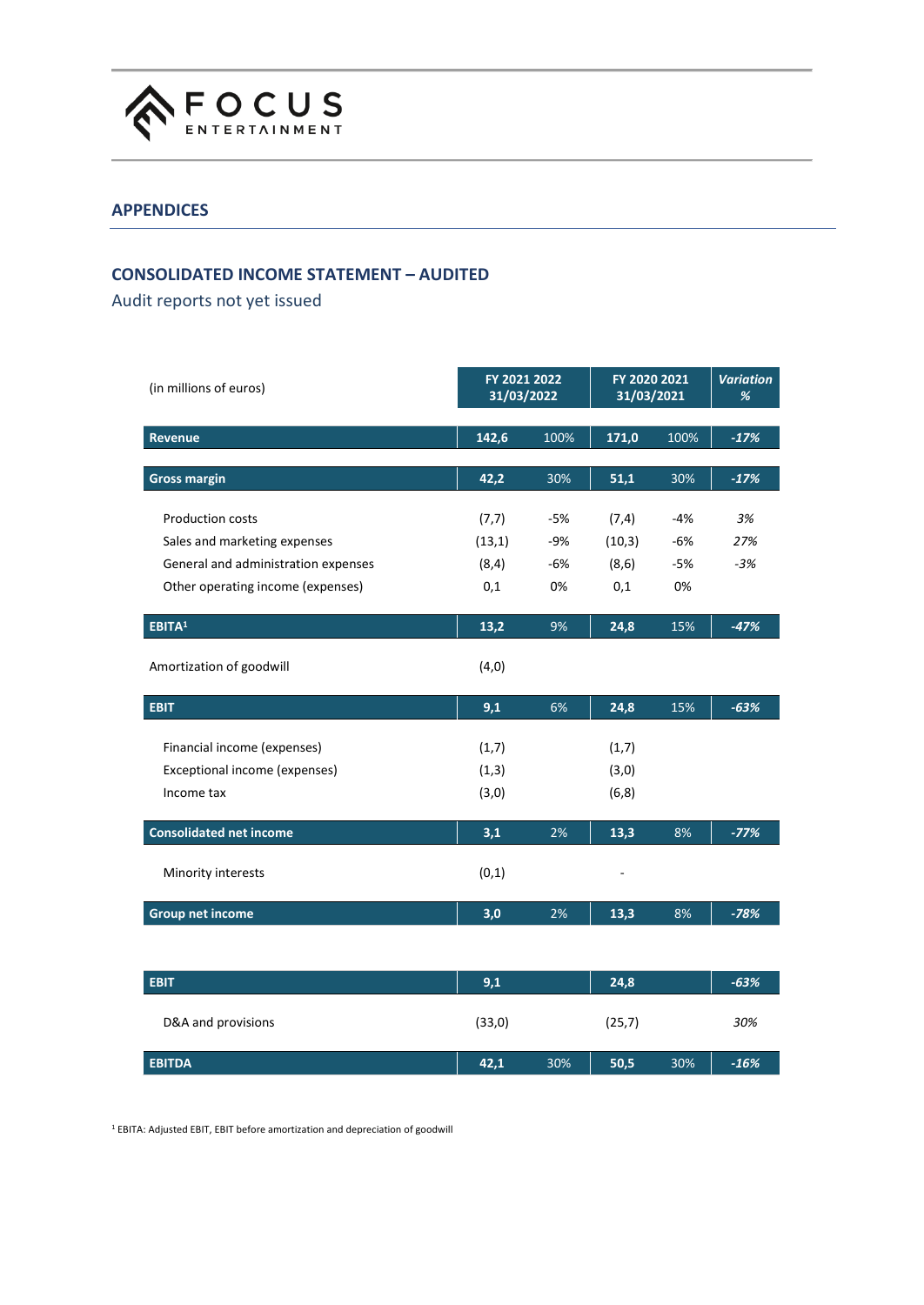

# **CONSOLIDATED BALANCE SHEET – AUDITED**

Audit reports not yet issued

| (in millions of euros)                          |            |            |  |
|-------------------------------------------------|------------|------------|--|
| <b>ASSETS</b>                                   | 31/03/2022 | 31/03/2021 |  |
| Intangible assets                               | 81,1       | 67,7       |  |
| Goodwill                                        | 68,7       | 6,2        |  |
| Property, plant & equipment                     | 0,8        | 0,7        |  |
| <b>Financial assets</b>                         | 1,2        | 1,4        |  |
| <b>Total Non-Current Assets</b>                 | 151,9      | 76,0       |  |
| Inventory and works in progress                 | 0,9        | 1,5        |  |
| Trade receivables                               | 13,4       | 15,4       |  |
| Other receivables, accruals and deferrals       | 22,4       | 6,7        |  |
| Investment securities                           | 0,6        |            |  |
| Cash and cash equivalents                       | 62,0       | 19,5       |  |
| <b>Total Current Assets</b>                     | 99,2       | 43,1       |  |
| <b>Total Assets</b>                             | 251,0      | 119,2      |  |
| <b>EQUITY &amp; LIABILITIES</b>                 |            |            |  |
| Capital                                         | 7,8        | 6,4        |  |
| Share premium                                   | 90,2       | 22,4       |  |
| Reserves                                        | 32,7       | 26,5       |  |
| Profit(loss) for the year                       | 3,0        | 13,3       |  |
| <b>Total Equity (attributable to the group)</b> | 133,7      | 68,5       |  |
| <b>Minority Equity</b>                          | 1,6        | ÷          |  |
| Provisions                                      | 0,9        | 1,7        |  |
| Borrowings and financial debt                   | 66,1       | 12,5       |  |
| Trade payables                                  | 19,0       | 23,4       |  |
| Other payables, accruals and deferrals          | 29,7       | 13,0       |  |
| <b>Total Liabilities</b>                        | 251,0      | 119,2      |  |